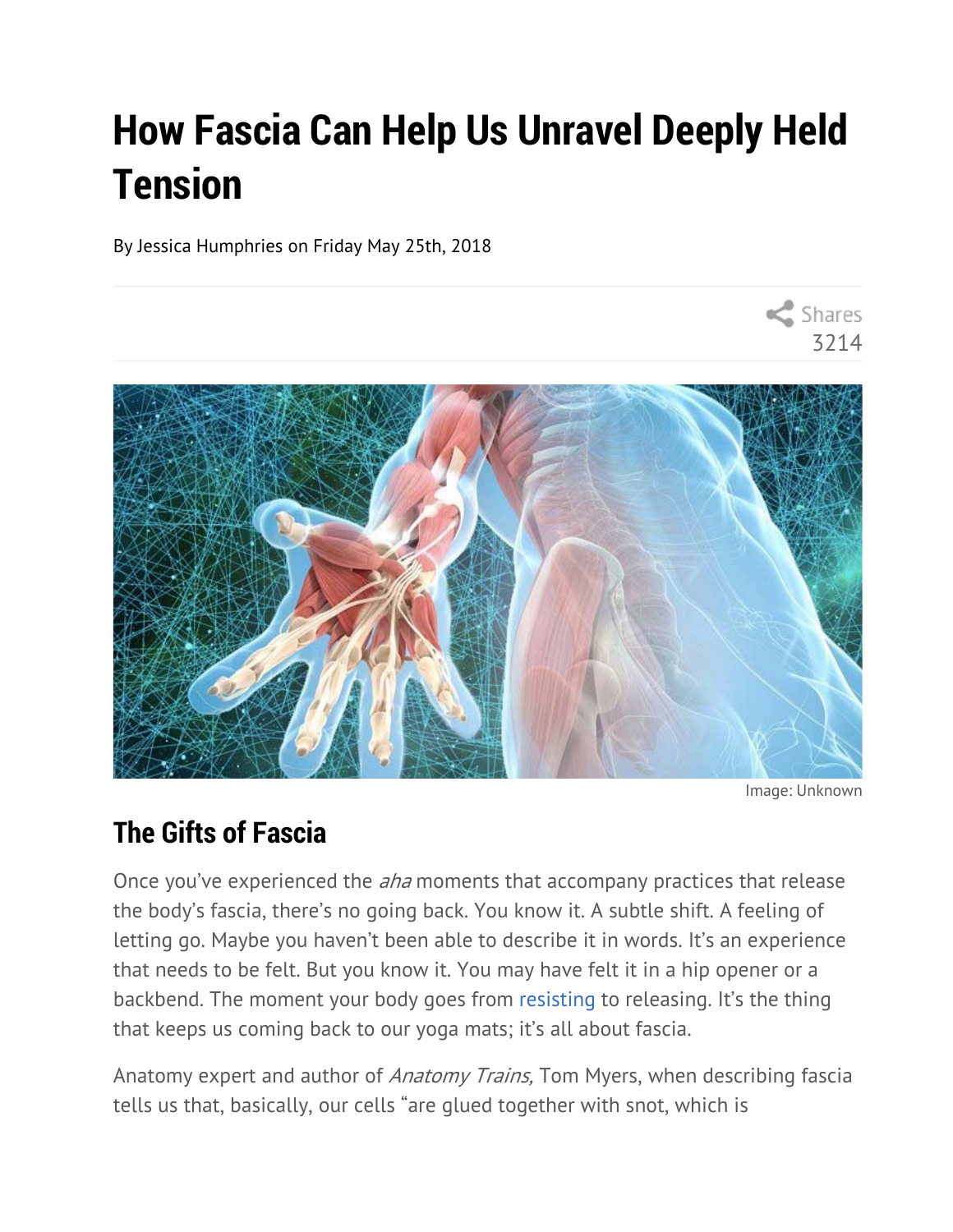everywhere, and is more or less watery (hydrated) depending on where it is in the body and what condition it's in."

The wonderful thing about the journey to understanding fascia is that you don't need to have an acute understanding of the ins and outs of anatomy in order to see how it operates within your body. I recently attended a fitness class at the gym titled 'fascial fitness'. Long journeys along foam rollers were intercepted by oscillating movements that left me feeling spacious and free–despite the pop music in the background and lack of savasana at the end of the class.

As the research on fascia evolves, we learn new ways of unravelling deeply held tensions in this connective tissue, which greatly impacts our mobility as we age, as well as affecting our mind. And although we yogis often hear the word *fascia* associated with yin yoga, Western science is continuing to discover new ways of releasing and rehydrating through different forms of movement.



Fascia is a flexible and sturdy material that covers every muscle, bond, organ and nerve.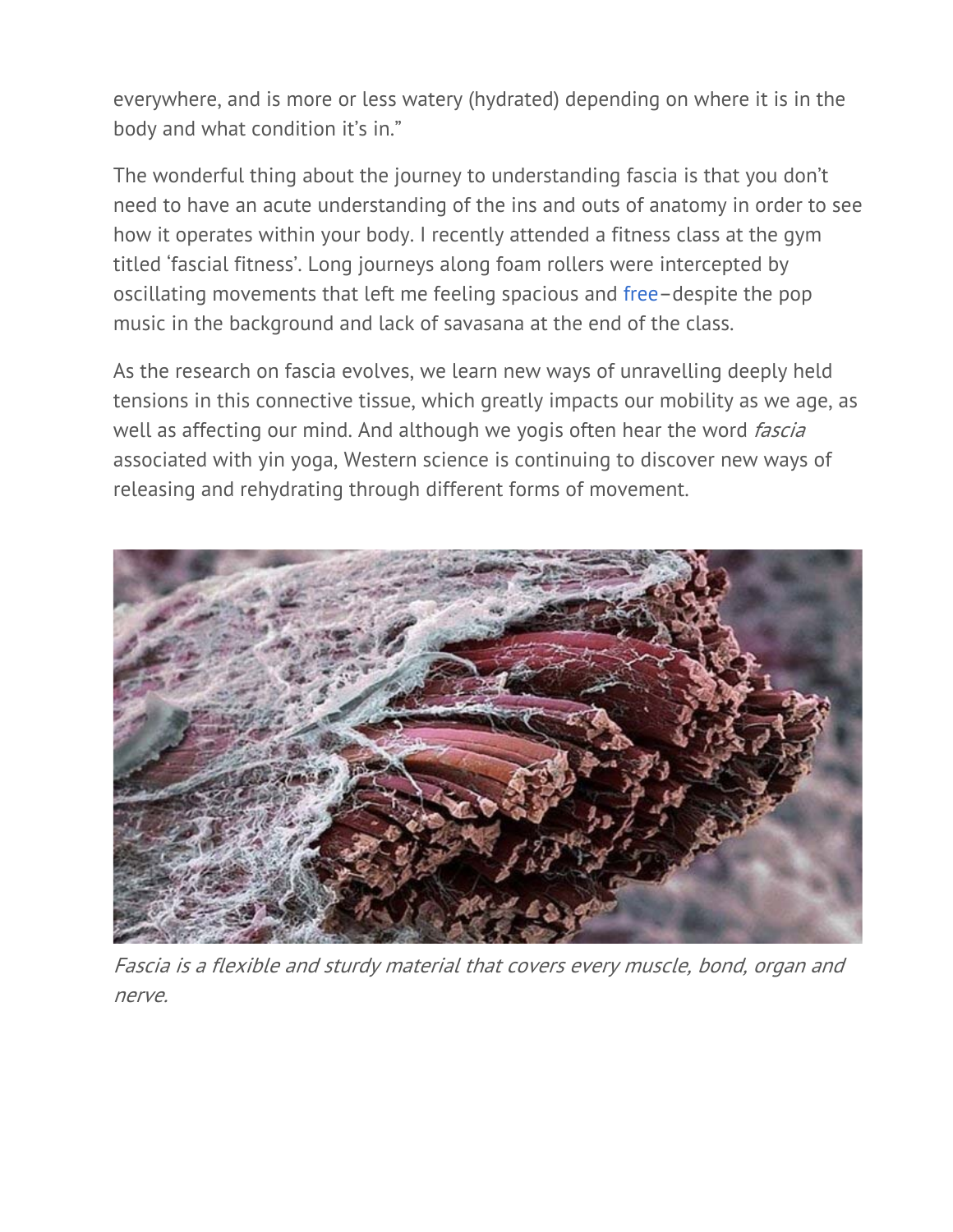#### **Fascia, Simply**

Author of Fascia–What it is and why it matters David Lesonak, explains that fascia is like "a silvery-white material, flexible and sturdy in equal measure–a substance that surrounds and penetrates every muscle, coats every bond, covers every organ, and envelops every nerve." He says:

> $\begin{array}{c} \begin{array}{c} \textbf{6} \\ \textbf{7} \\ \textbf{8} \end{array} \end{array}$  The most important thing to keep in mind... is that the fascial net is one continuous structure throughout the body…The 'everywhereness' of fascia also implies that, indeed, it is all connected, and thus is 'connective tissue', which is a term often used interchangeably with 'fascia.'

#### **The Connective Tissue that Weaves Through Us All**

Ariele Foster is the founder of *Yoga Anatomy Academy*. She's also a personal trainer, yoga teacher and anatomy teacher for yoga teacher trainings. Foster explains that fascia is "the network of connective tissue that surrounds and includes your muscles"–like scaffolding throughout your whole body. While the fibres of your body are supposed to slide easily over one another during movement, that's not always exactly how it happens. "Whether due to injury or repetitive actions [such as running, hunching over computers, or even yoga poses] areas of tissue can become thickened and inflamed and tug on fascial network further up the chain," Foster says. The result of these repetitive movements is that "the fascial sheaths that encase the muscles no longer have as much give and can become wound up like a wrung-out dishrag, contributing to restrictions, strain, and eventually pain."

Erin Bourne holds a Bachelor of Exercise Science, as well as extensive training in Yoga and Myofascial release. She describes fascia as a dynamic and highly sensitive tissue that's always listening and responding to what is happening throughout the whole body.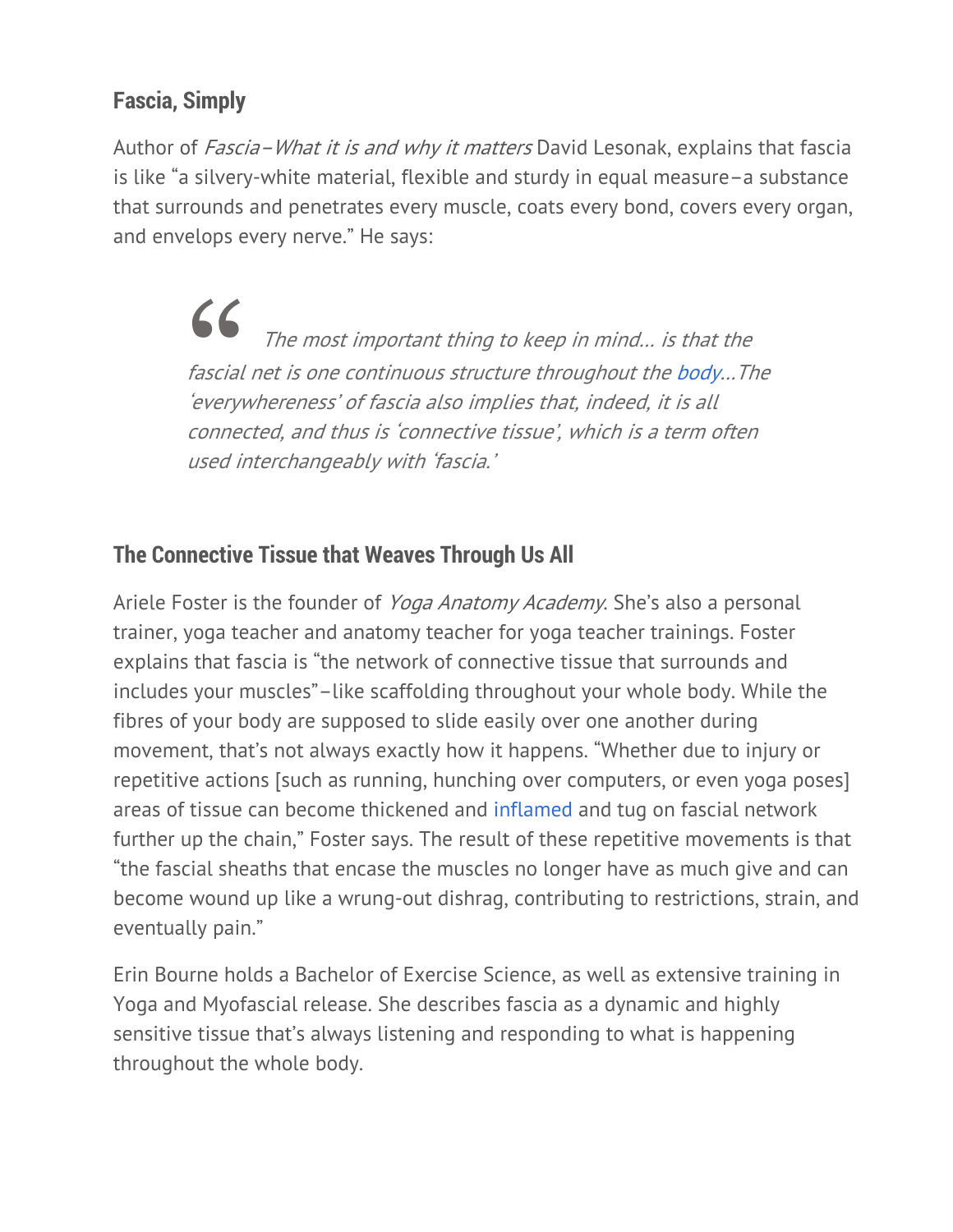If we stop moving one part, or all, of the body then the fascia starts to dehydrate, solidify and constrict. This spot becomes like a dam for the energy, the information and the signals. We lose awareness in that part of the body and healthy function.



Balls and foam rollers are great for fascial release.

By including exercises that help to release the fascia, Foster says, "we improve the slide and glide of the tissues whilst hydrating them through the act of compression and release." And by doing this in one part of the body, it affects the whole. So, for example, if we release (or restrict) the fascia in the feet, it can have an impact all the way up to our neck.

#### **Eastern Thoughts on Fascia**

According to eastern philosophies, energy flows through fascia. In The Spark in the Machine: How the Science of Acupuncture Explains the Mysteries of Western Medicine, Daniel Keown says, "Fascia is everywhere-controlling everything;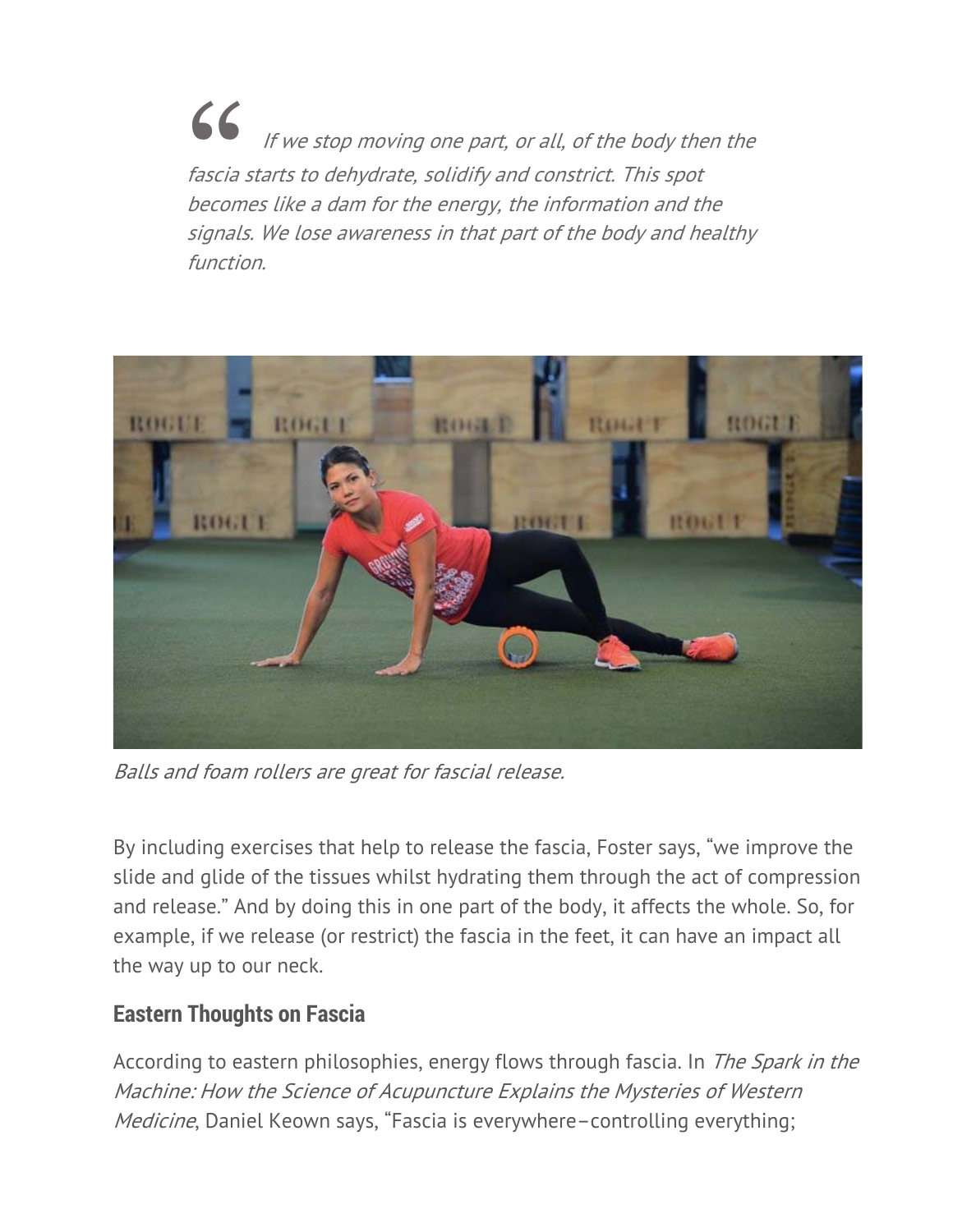forming our body; channeling Qi; keeping everything in order." Keown explains that the acupuncture channels of the East are the fascial planes of the West, and Western science is beginning to support these philosophies as it discovers parallels between the anatomy trains and the meridians.

### **Releasing Fascia**

Research on fascial release shows that there are a number of ways that we can start to unravel the deeply held tensions that lead to constriction and pain in our bodies and minds.

Tom Myers has been involved in bodywork for over 43 years. He is the author of the hugely popular *Anatomy Trains* and also lectures on the topic of fascia. He explains that we need long, slow stretches in order to reach the deeper and denser tissues of the body, such as fascia. He says:

> 66 One of the wonderful things about yoga is that because of the sustained stretch held in many yoga poses, you actually do change the connective tissue.

For Myers, once you change the habitual patterns of the fascia, you can start to address the chronic tension lodged in the tissues. The long held poses of yoga, especially yin, give the muscles time to relax and release, which can ultimately lead to both physical and emotional healing. Myers explains that when you first stretch a muscle, its own stretch reflex tries to contract the muscle back to its original length, but maintaining the stretch allows the body to relax into the shape and as the muscles relax, we begin to work into the deeper layers, like fascia.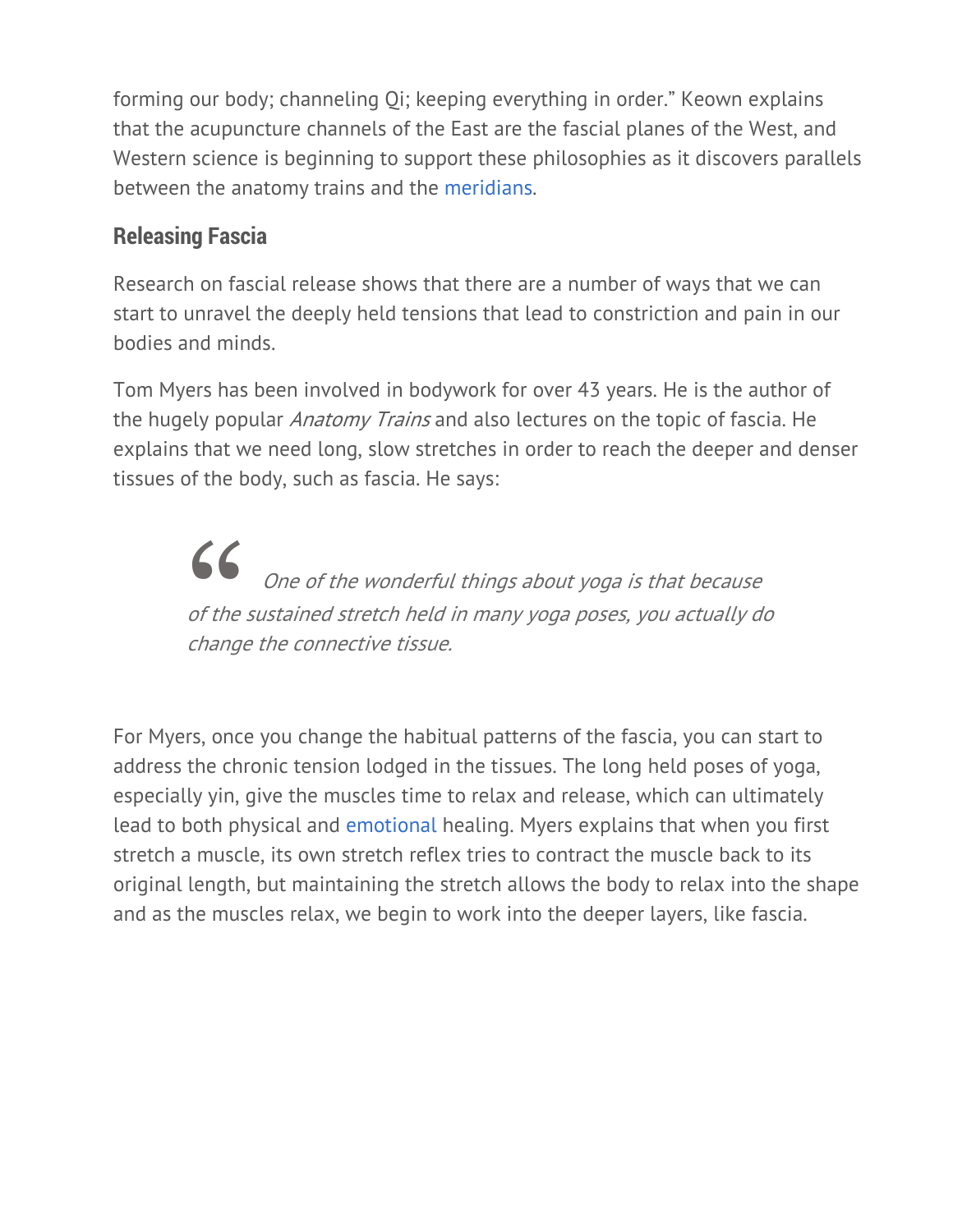

Moving our bodies prevents fascia from dehydrating, solidifying and constricting.

 $\begin{array}{c} \begin{array}{ccc} \bullet & \bullet & \end{array} \end{array}$  The muscles have to relax first and then the fascia starts to stretch and release. And that can facilitate the kind of repatterning that leads to lasting release of chronic holdings and, in many cases, a profound change of mind and body.

Myers notes that there is no amount of time that works for every body. For some, physiological changes can happen in a short time, and for others, long-held poses are required for release. It's also important that we don't push ourselves to our full capacity, so that we remain fluid; subtly moving within a pose to allow optimal hydration of the fascia.

Foster points to a 2015 review in the International Journal of Sports Physical Therapy that looks at 14 scientific papers illustrating the positive impacts of fascia release exercises. The studies suggested that gently rolling different muscles over balls or foam rollers (like in the newly popular 'Yoga Tune Up' classes) "pushes on fascia between your bones, muscles, organs, and nerve fibres—freeing up more mobility than is achievable with passive stretching alone."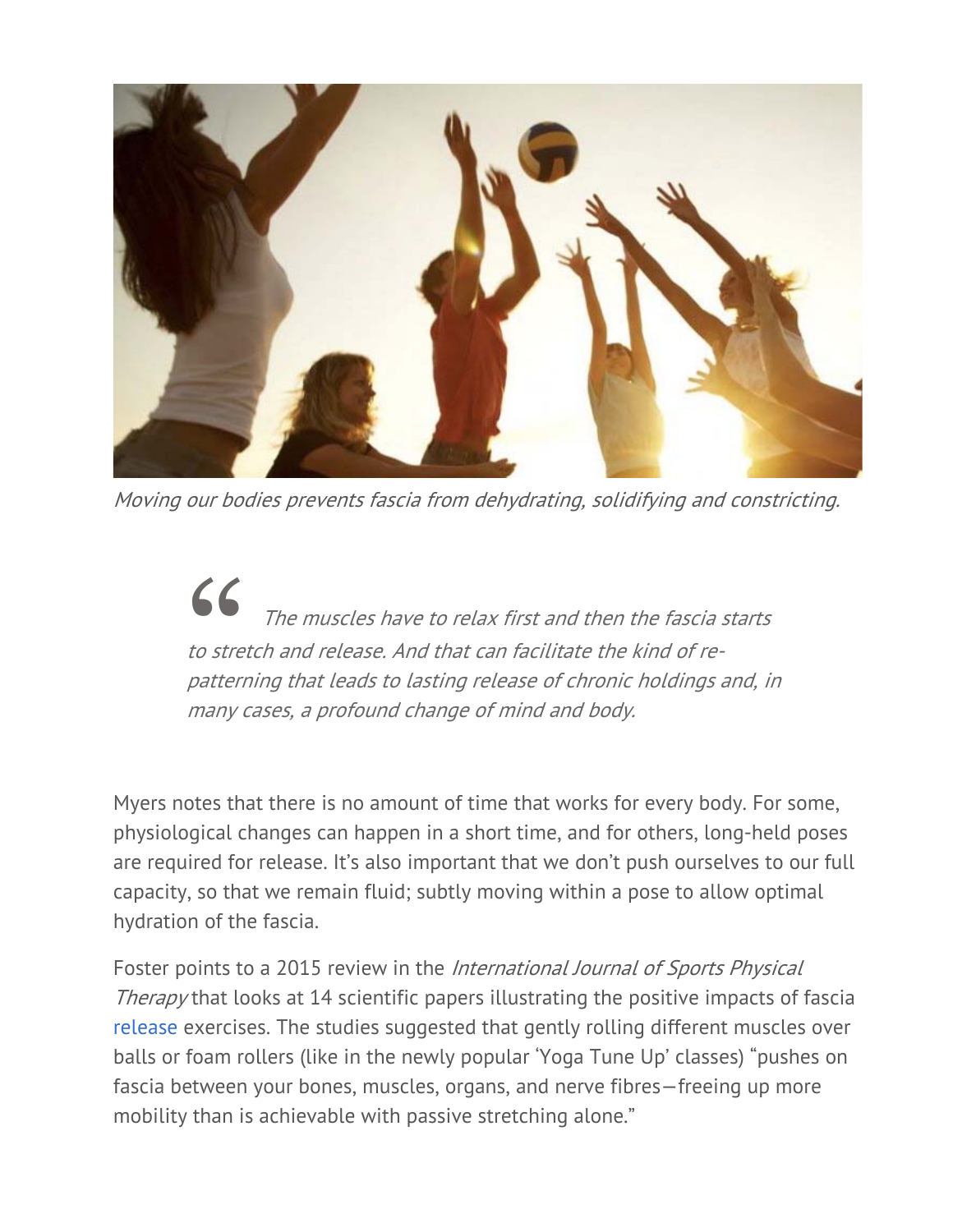## **Fascia, Feelings, and Letting Go**

Alexa Nehter is a long time yoga teacher who has delved deeply into the fascinating world of fascia. She's studied with Tom Myers and has been blessed with the opportunity to meet with Dr Robert Schleip, one of the most well known fascia experts in the world and director of the *Fascia Research Project* at the University of Ulm, in Germany. Nehter muses about her love affair with fascia: "Fascia is our biggest sensory organ, our organ of awareness, our internal ocean. For me the current fascia research brings everything together with what I've learned through surfing, meditation and yoga."

Foster tells us that impacting our fascia can affect our nervous system. She says, "Gentle pressure on your fascia may help communicate to your nervous system that there is no longer any need for increased tension in that area." And so, by influencing these deeply held tensions in one part of the body, we can start to not only unravel and release tension in other parts of the body, but also in the mind.



Long-held yoga poses help release tension in our muscles, fascia, and mind.

Nehter understands wholeheartedly. She explains how her life changed when she began exploring the world of intuitive fascial movement.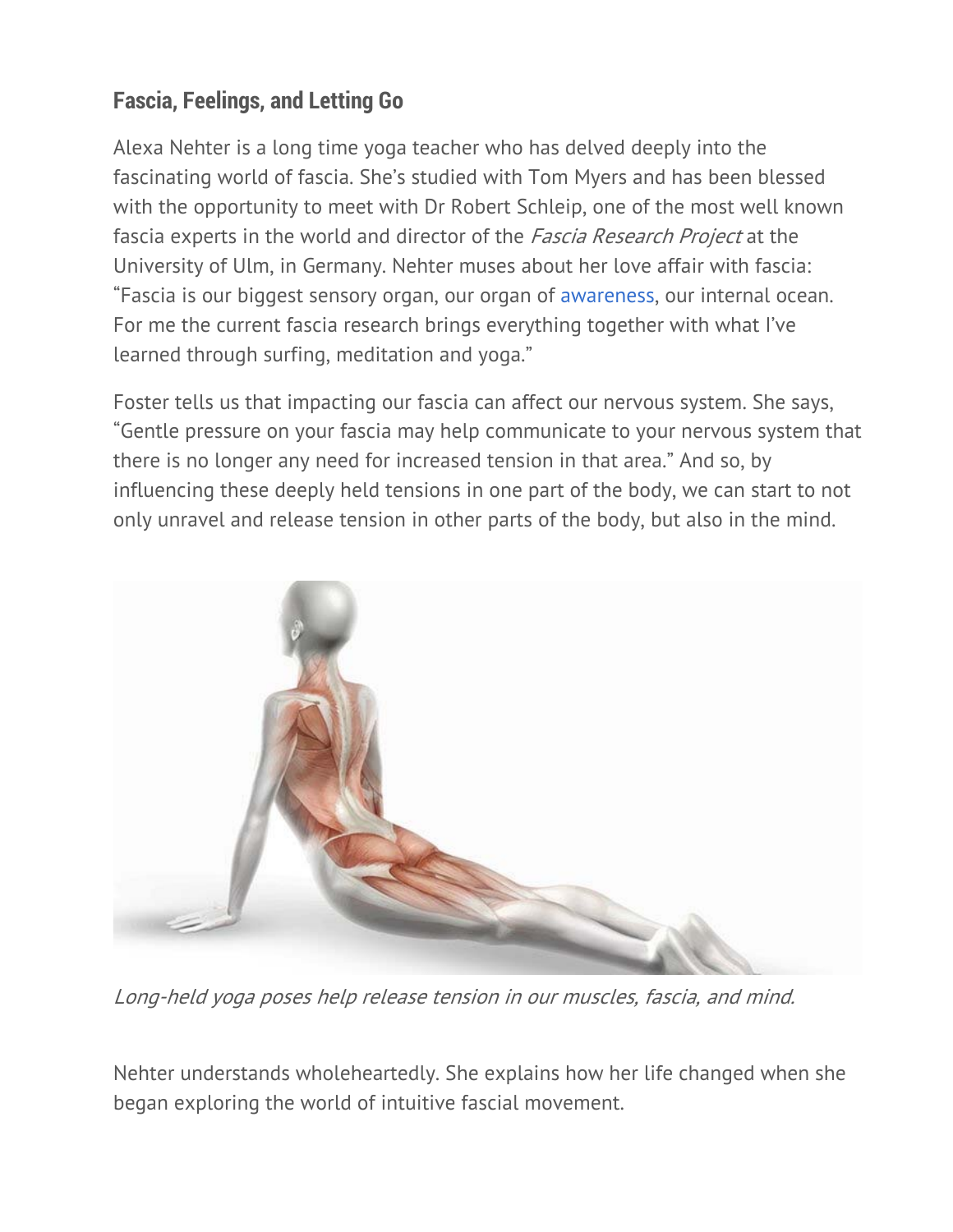"I began to undo the knots and complications in my life that had been getting bigger and increasingly restrictive.

By exploring fascial release, and the movements and practices associated with it, Nehter explains, "you'll notice the places where your body is holding on at a deeper level than your muscles or connective tissue." She says:

> " You learn to feel the fast and slow vibrations of your neurological patterning, and, when you allow yourself to let go and open even deeper, you notice these openings giving way to your life force… Interoceptive movement teaches us higher sensitivity and, the more sensitive we are, the deeper the patterns we are able to unwind. The more we do that, the more freedom, love and passion for life we can experience.

There are a number of ways in which we can release, hydrate and revitalise fascia, leading to profound changes in the body and mind, and while the research continues to unveil these methods, our own body's intuition can also certainly point us in the right direction.

When we're practicing yin, we can feel the moment when resistance subsides–a gentle unlocking in the body's holding reminds us to soften. When we're rolling around on balls in a Tune Up class, we sense our body surrendering. And when we glide our quads along foam rollers, we feel the tension slowly increasing, until it releases and we can finally breathe and let go. That's the magic of fascia, and it's only the beginning.